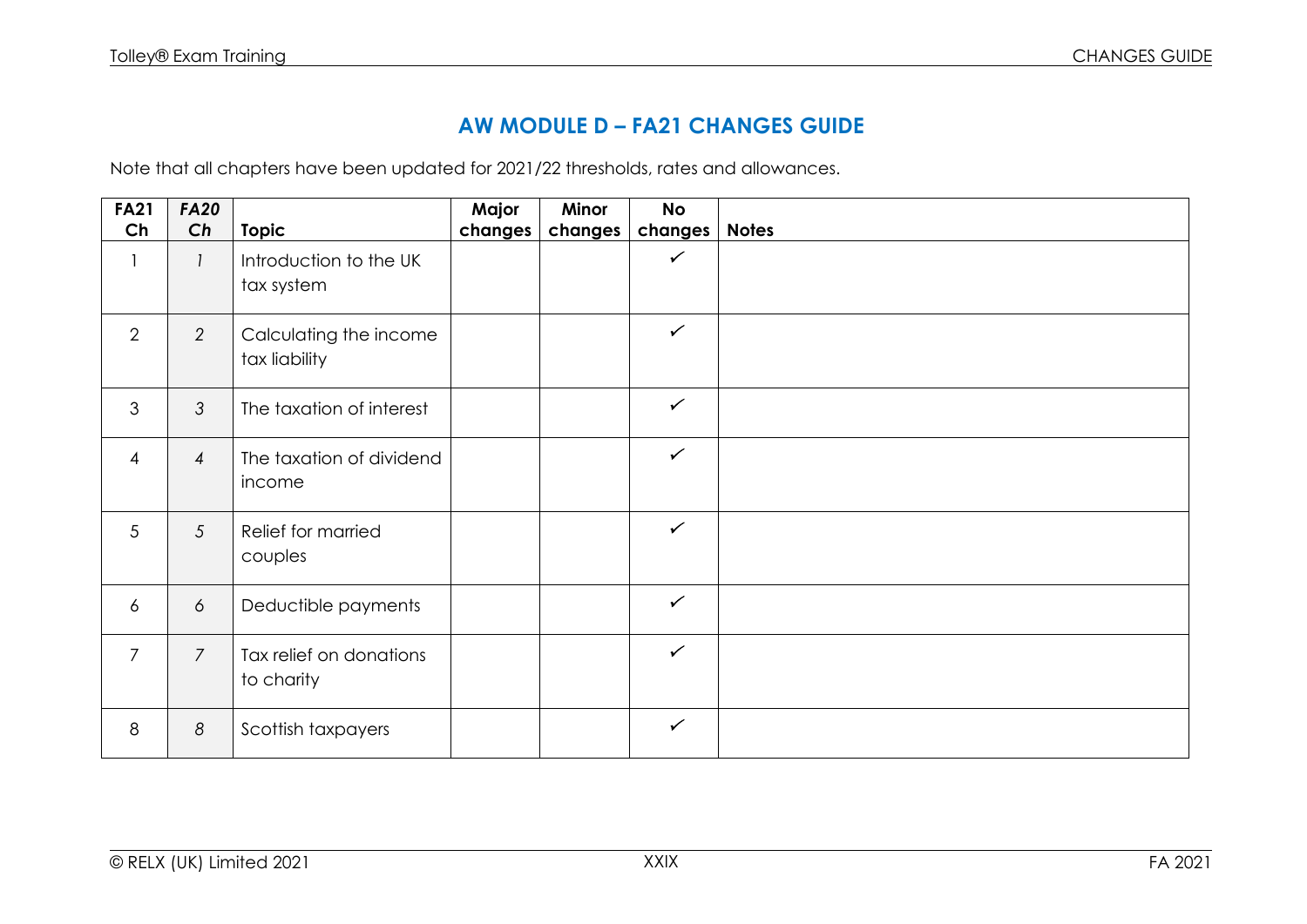| 9               | 9               | An introduction to self-<br>assessment             |  | $\checkmark$ |  |
|-----------------|-----------------|----------------------------------------------------|--|--------------|--|
| 10 <sup>°</sup> | 10 <sup>°</sup> | Payment dates, interest<br>& penalties             |  | $\checkmark$ |  |
| 11              | 11              | Introduction to property<br>income                 |  | $\checkmark$ |  |
| 12              | 12              | Property income: further<br>aspects                |  | $\checkmark$ |  |
| 13              | 13              | Introduction to<br>employment income &<br>benefits |  | $\checkmark$ |  |
| 14              | 14              | Company car & fuel<br>benefits                     |  | $\checkmark$ |  |
| 15              | 15              | Living accommodation:<br>taxable benefits          |  | $\checkmark$ |  |
| 16              | 16              | Loans to employees &<br>use of assets              |  | $\checkmark$ |  |
| 17              | 17              | Miscellaneous benefits                             |  | $\checkmark$ |  |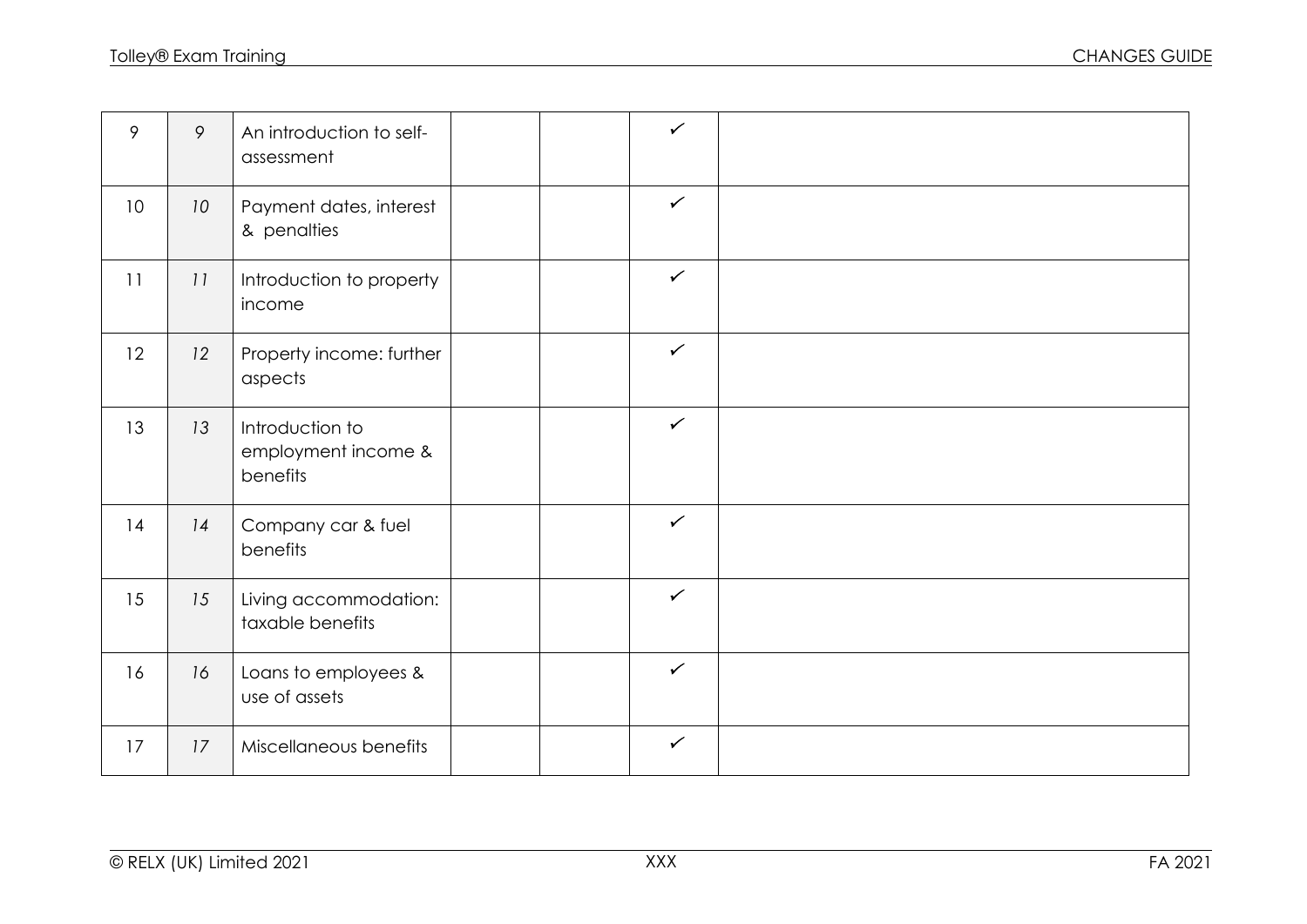| 18 | 18 | Expenses of<br>employment                          |              | $\checkmark$ |                                                                          |
|----|----|----------------------------------------------------|--------------|--------------|--------------------------------------------------------------------------|
| 19 | 19 | Introduction of PAYE                               |              | $\checkmark$ |                                                                          |
| 20 | 20 | Operation of the PAYE<br>system                    |              | $\checkmark$ |                                                                          |
| 21 | 21 | Class 1 National<br><b>Insurance Contributions</b> | $\checkmark$ |              | 0% rate for secondary NICs where employee is an<br>armed forces veteran. |
| 22 | 22 | Class 1A & 1B National<br>Insurance                |              | $\checkmark$ |                                                                          |
| 23 | 23 | <b>Termination payments</b>                        |              | $\checkmark$ |                                                                          |
| 24 | 24 | Employed or self-<br>employed?                     |              | $\checkmark$ |                                                                          |
| 25 | 25 | Pension schemes                                    |              | $\checkmark$ |                                                                          |
| 26 | 26 | Miscellaneous provisions                           |              | $\checkmark$ |                                                                          |
| 27 | 27 | The Enterprise<br><b>Investment Scheme</b>         |              | $\checkmark$ |                                                                          |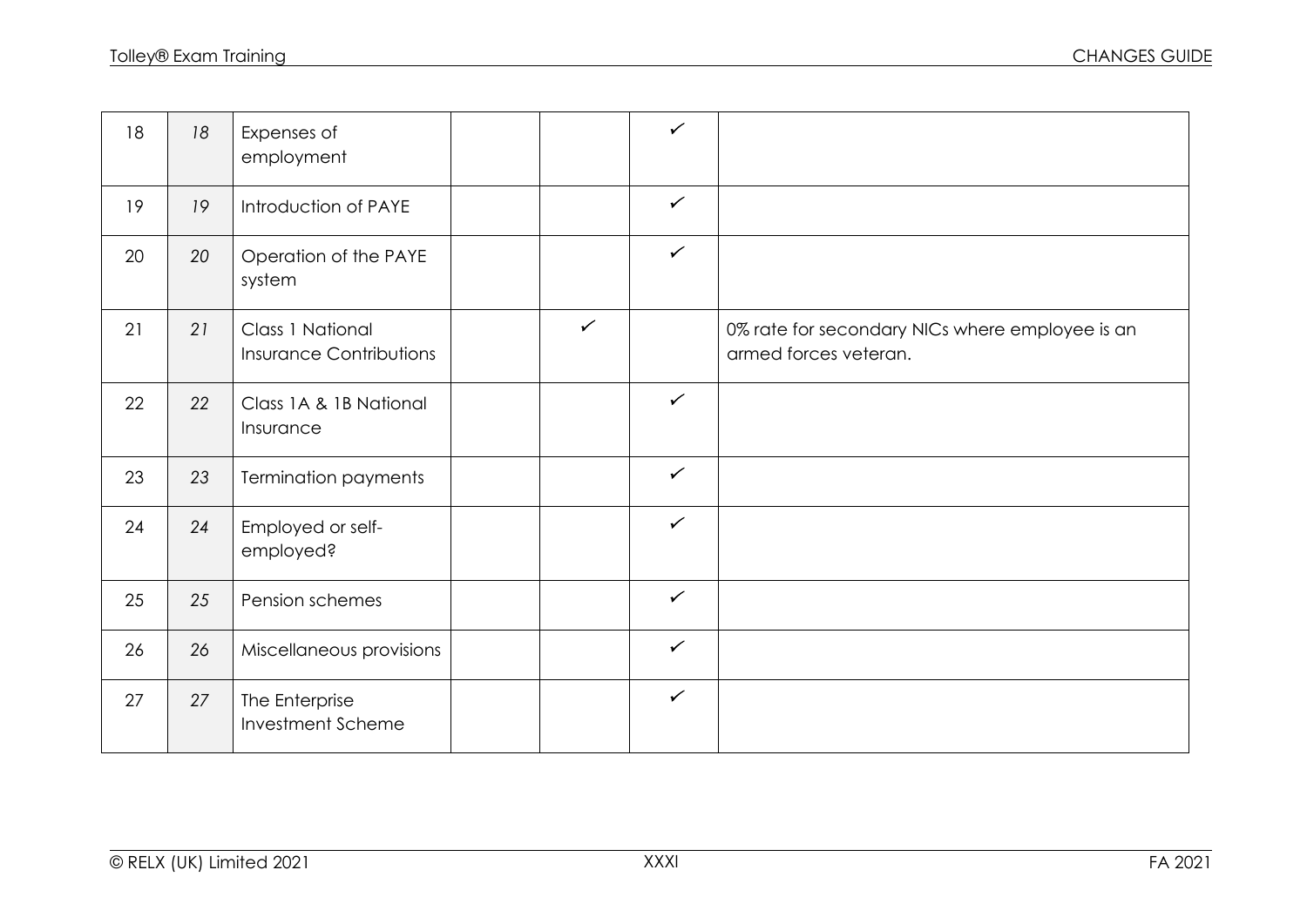| 28 | 28 | Social Investment Tax<br>Relief                        | $\checkmark$ |              | Relief extended for investments made up to 5 April<br>2023. |
|----|----|--------------------------------------------------------|--------------|--------------|-------------------------------------------------------------|
| 29 | 29 | Introduction to Share<br>Schemes                       |              | $\checkmark$ |                                                             |
| 30 | 30 | <b>Share Incentive Plans</b><br>(SIPS)                 |              | $\checkmark$ |                                                             |
| 31 | 31 | Save As You Earn Share<br><b>Option Schemes</b>        |              | $\checkmark$ |                                                             |
| 32 | 32 | Company Share Option<br>Plans                          |              | $\checkmark$ |                                                             |
| 33 | 33 | Non-tax advantaged<br>share option schemes             |              | $\checkmark$ |                                                             |
| 34 | 34 | Enterprise Management<br>Incentives (EMIs)             |              | $\checkmark$ |                                                             |
| 35 | 35 | Residence - The<br><b>Statutory Residence</b><br>Rules |              | $\checkmark$ |                                                             |
| 36 | 36 | Domicile                                               |              | $\checkmark$ |                                                             |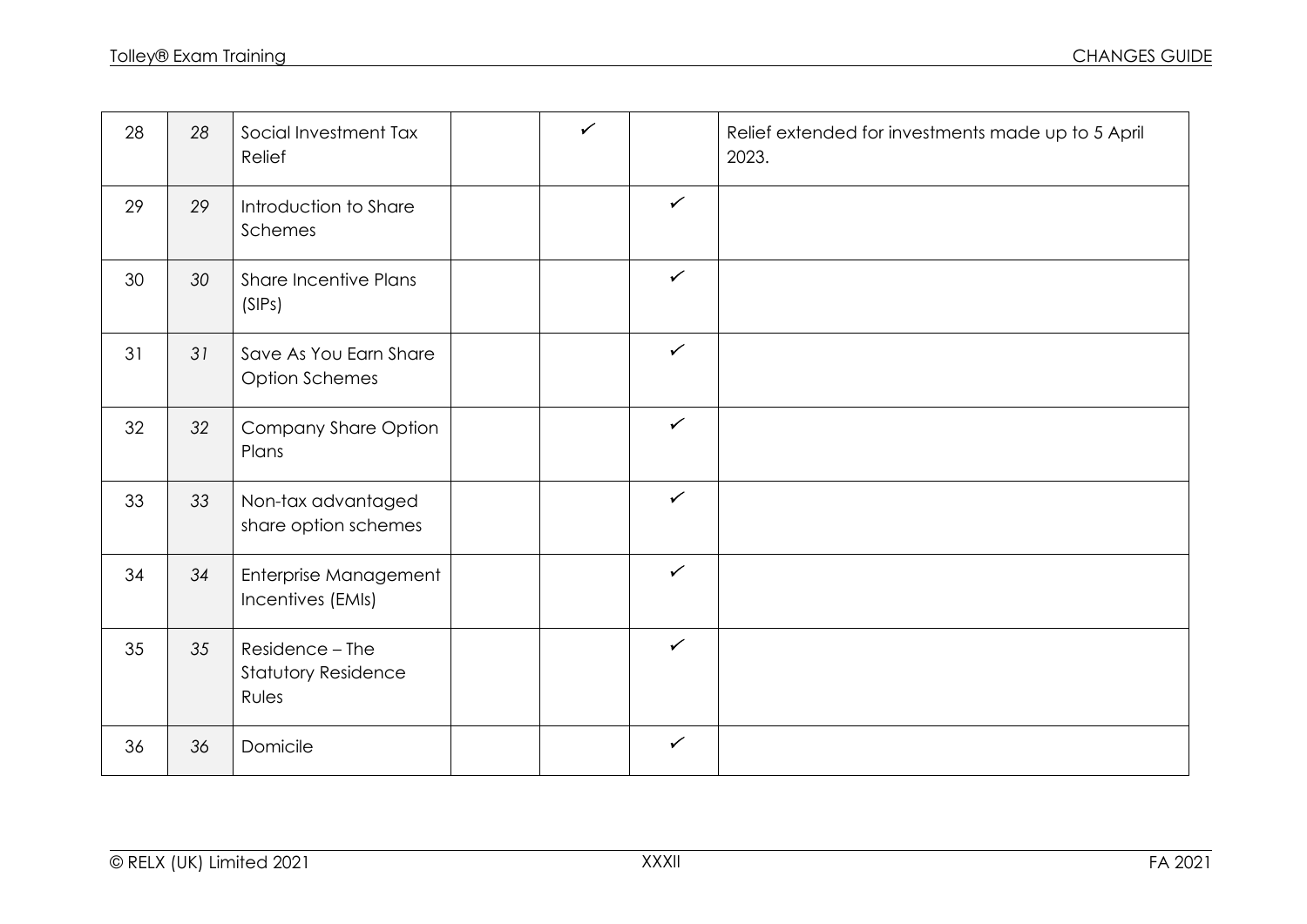| 37 | 37 | Deemed domicile                                              |  | $\checkmark$ |  |
|----|----|--------------------------------------------------------------|--|--------------|--|
| 38 | 38 | Taxation of foreign<br>income - general<br>principles        |  | $\checkmark$ |  |
| 39 | 39 | The remittance basis                                         |  | $\checkmark$ |  |
| 40 | 40 | The remittance basis<br>charge                               |  | $\checkmark$ |  |
| 41 | 41 | Overseas aspects of<br>employment income                     |  | $\checkmark$ |  |
| 42 | 42 | Double Tax Relief                                            |  | $\checkmark$ |  |
| 43 | 43 | Introduction to capital<br>gains tax                         |  | $\checkmark$ |  |
| 44 | 44 | Calculation of capital<br>gains                              |  | $\checkmark$ |  |
| 45 | 45 | <b>Business asset disposal</b><br>relief & Investors' relief |  | $\checkmark$ |  |
| 46 | 46 | Relief for capital losses                                    |  | $\checkmark$ |  |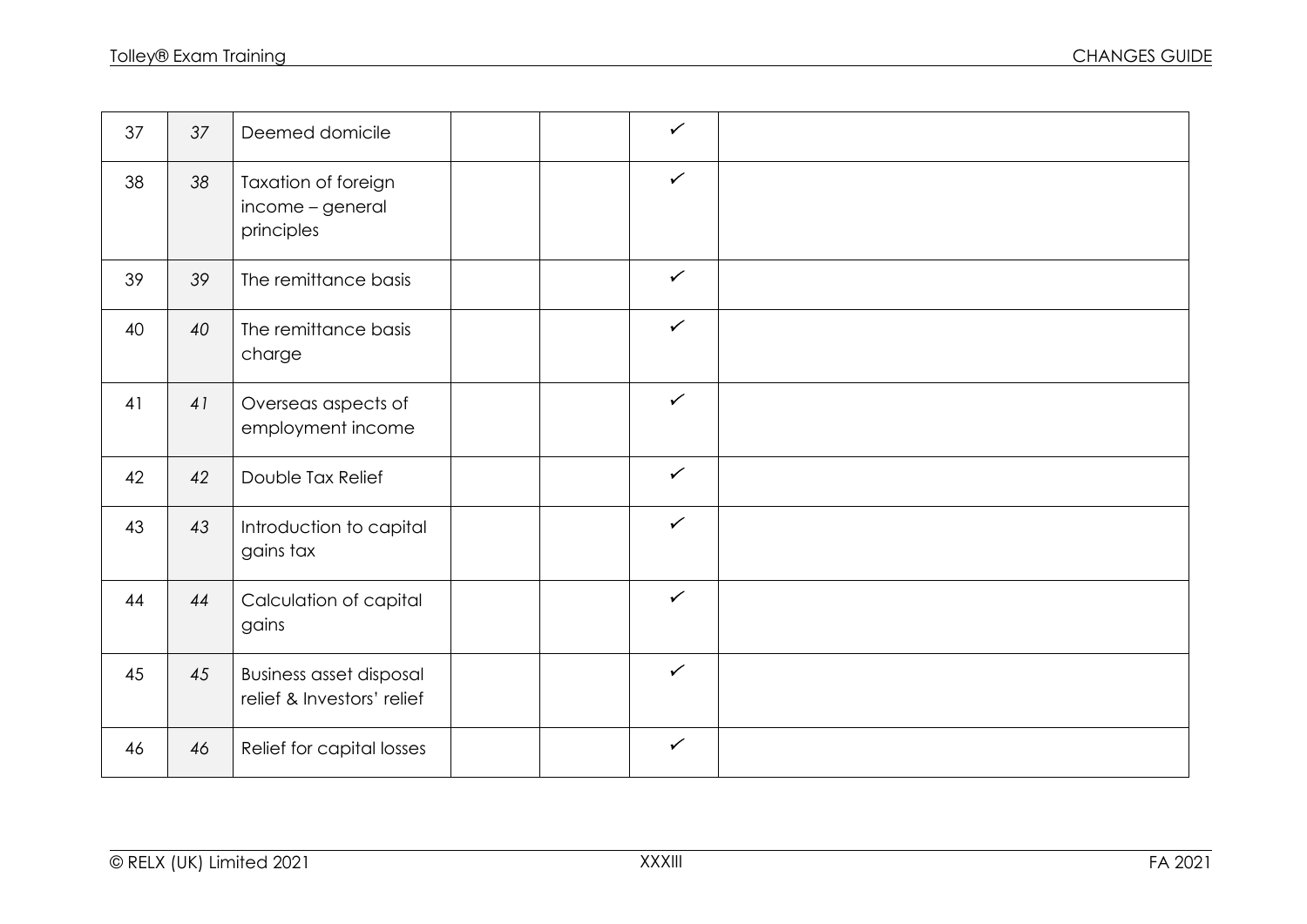| 47 | 47 | Reporting of CGT &<br>capital gains           |  | $\checkmark$ |  |
|----|----|-----------------------------------------------|--|--------------|--|
| 48 | 48 | Part disposals                                |  | $\checkmark$ |  |
| 49 | 49 | Sales of leases                               |  | $\checkmark$ |  |
| 50 | 50 | Grants of leases                              |  | $\checkmark$ |  |
| 51 | 51 | Chattels                                      |  | $\checkmark$ |  |
| 52 | 52 | Connected persons &<br>Inter Spouse Transfers |  | $\checkmark$ |  |
| 53 | 53 | Shares & securities:<br>Matching rules        |  | $\checkmark$ |  |
| 54 | 54 | Bonus issues & rights<br>issues               |  | $\checkmark$ |  |
| 55 | 55 | Takeovers &<br>reorganisations                |  | $\checkmark$ |  |
| 56 | 56 | Gilts & QCBs                                  |  | $\checkmark$ |  |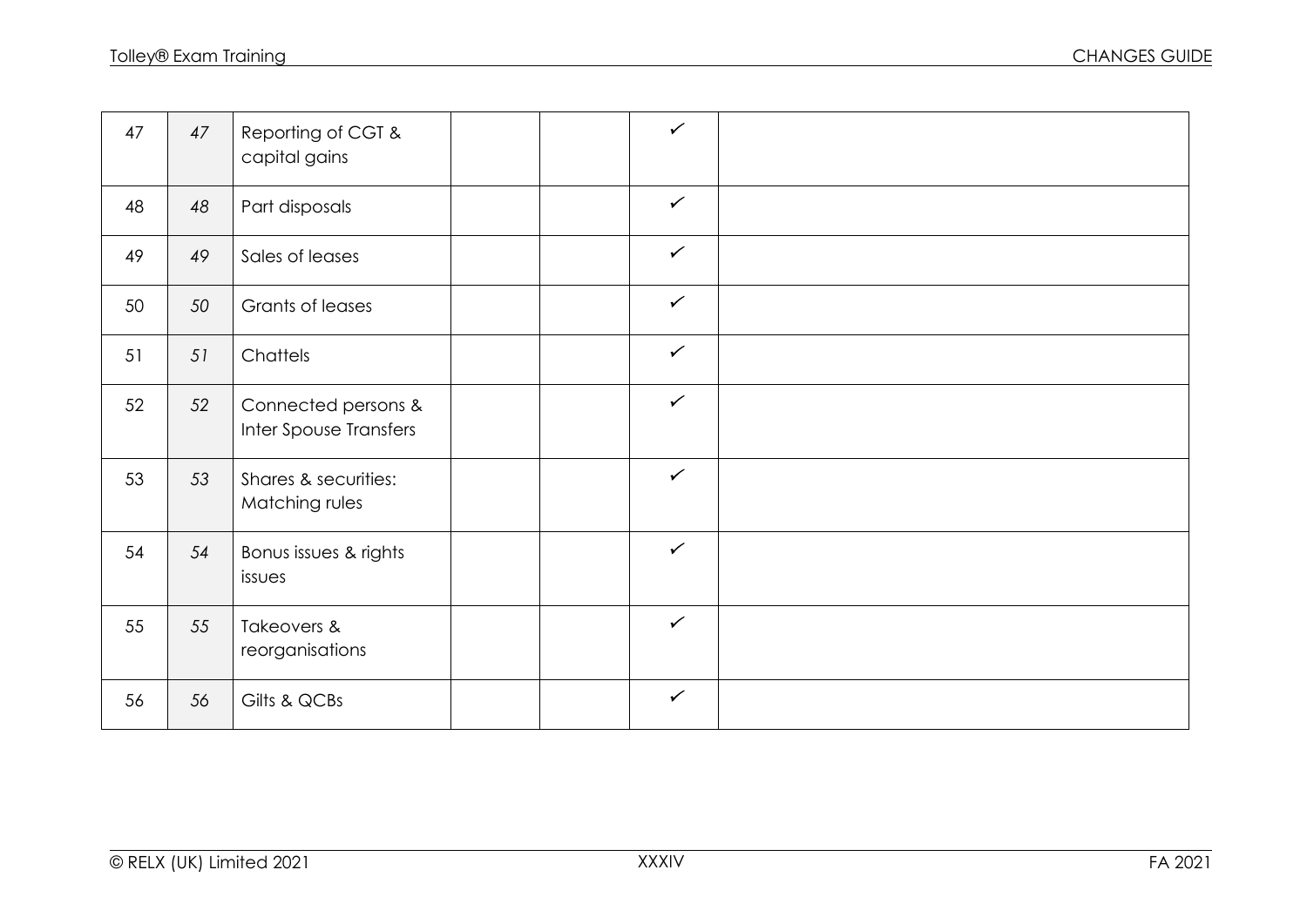| 57 | 57 | Earn-outs & deferred<br>consideration                     |  | $\checkmark$ |  |
|----|----|-----------------------------------------------------------|--|--------------|--|
| 58 | 58 | EIS, SEIS & Social<br>Enterprise reinvestment<br>relief   |  | $\checkmark$ |  |
| 59 | 59 | Gains & Losses on<br>EIS/SEIS/Social Enterprise<br>shares |  | $\checkmark$ |  |
| 60 | 60 | Principal private<br>residence relief                     |  | $\checkmark$ |  |
| 61 | 61 | PPR relief - further<br>aspects                           |  | $\checkmark$ |  |
| 62 | 62 | Assets lost or destroyed                                  |  | $\checkmark$ |  |
| 63 | 63 | Compensation for<br>assets damaged                        |  | $\checkmark$ |  |
| 64 | 64 | Foreign aspects of CGT                                    |  | $\checkmark$ |  |
| 65 | 65 | Deemed Domicile &<br>rebasing                             |  | $\checkmark$ |  |